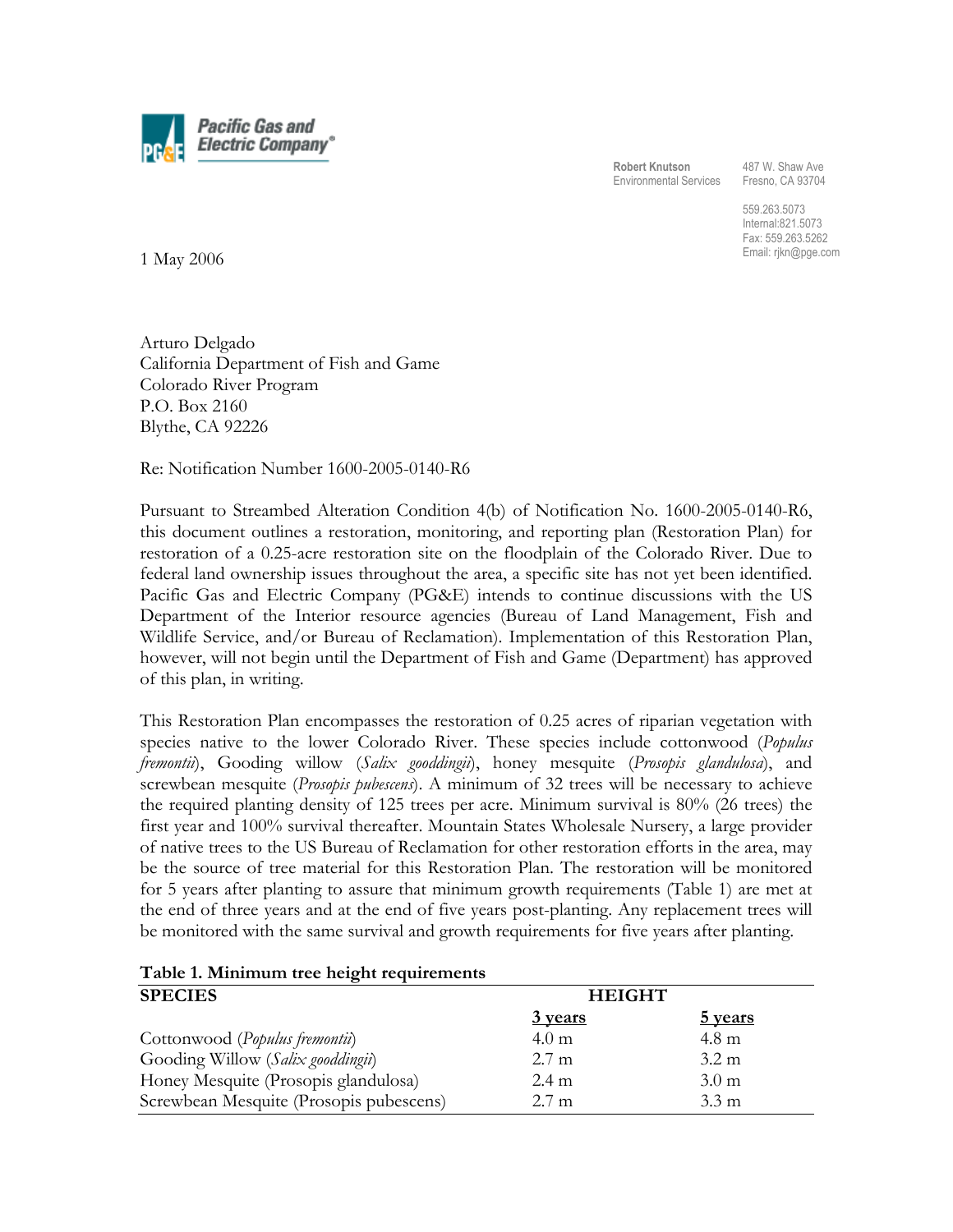Until a specific site can be secured, species composition (ratios) and layout cannot be adequately determined but will be tailored to site-specific conditions. Once a site is selected, these parameters will be provided to the Department, for review and approval, along with a planting scheme and any other proposed grading or construction activities required for implementing, maintaining, and managing the restoration site.

Pursuant to section 4(b)(vii), an annual restoration and monitoring report will be submitted to the Department by January 1 of every year for 5 years following implementation of the Restoration Plan. The report will include percent (%) survival, percent (%) cover, height measurements, and the method(s) used to assess these parameters. The reports will also include an overview of the restoration effort and photographs from designated photography stations.

The Restoration Plan will be installed no later than December 31, 2007 by a qualified restoration ecologist familiar with the restoration of native plants of the lower Colorado River. Pursuant to section 4(b)(viii), the ecologist will be approved by the Department, in writing.

Costs for implementing the Restoration Plan have been estimated (Table 2), however, may change based on the location selected and other unforeseeable factors.

## **Table 2. Cost estimate for Restoration Plan implementation**

## **PLANNING AND MANAGEMENT**

- 12,000 Development of draft restoration plan (includes site selection process)
- 3,500 Development of final restoration plan (based on CDFG comments)
- 4,500 Project management
- **\$20,000 Sub-Total**

## **INSTALLATION**

- 8,000 Assume 4 laborers X 40 hours @ \$50/hr
- 2,500 Plant Materials
- 1,500 Other Expenses (e.g., irrigation system)
- 3,000 Management/Reporting
- **\$15,000 Sub-Total**

## **MAINTENANCE & MONITORING**

- 6,000 Year 1
- 5,000 Year 2
- 4,000 Year 3
- 3,000 Year 4
- 2,000 Year 5
- **\$20,000 Sub-Total**

**\$55,000 TOTAL**